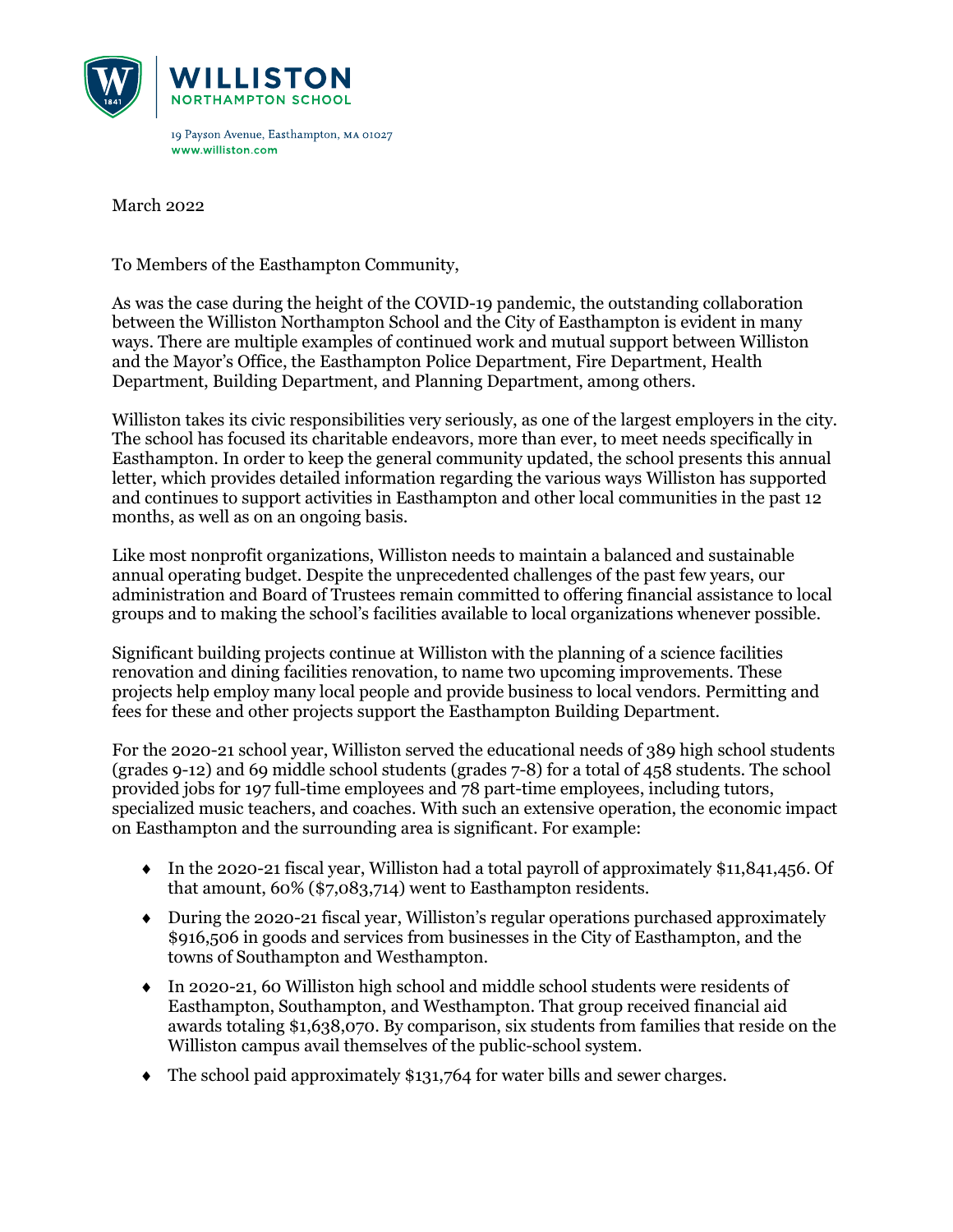

- ♦ Williston employees who reside on campus pay excise taxes to the City of Easthampton on approximately 100 vehicles.
- ♦ Under normal circumstances, families of students, Board of Trustees members, and other visitors to campus attend regular campus events. During the pandemic, these activities have been more limited. However, as life returns to normal, these groups will regularly support the local economy with their patronage of Easthampton businesses.
- ♦ The Williston Northampton Sammy Card is now accepted at numerous restaurants and stores in Easthampton, generating significant additional business. During the 2020-21 school year, Williston students spent \$76,330 using their Sammy Cards at local Easthampton restaurants. This does not count purchases made by students using a personal card or cash.
- $\bullet$  Williston's Children's Center currently enrolls a total of 45 children; 32 are from Easthampton. The remaining 13 children are from Southampton, Westhampton, Northampton, Florence, Hatfield, Williamsburg, Huntington, Whately, and Russell. Additionally:
	- The Children's Center accepts vouchers from the Massachusetts Department of Early Education and Care to make early childhood education more affordable. We currently have one family who use a voucher to pay for childcare.
	- Williston's Children's Center employs 16 educators—six are graduates of Easthampton High School and Hampshire Regional High School, and two are graduates of the teacher prep program at Greenfield Community College.
	- We continue to help organize an early childhood teachers' cohort to support the needs of early childhood educators in Easthampton and the surrounding area.
	- The Children's Center Director is a part of the Western MA Director's Group—a group of Early Childhood Program Directors who meet monthly to work on advocacy, problem solving, and collaboration for the field.
	- The Children's Center Director has also been part of a state-wide advocacy group for the field of early childhood education and care. This group has focused on supporting the needs of the early childhood field during the pandemic.

Williston's administration consistently strives to stay in contact with local groups to assess community needs and contribute time, services, facilities, and funds when appropriate. Here is a listing of the various forms of support provided by Williston to the local community:

- ♦ Williston contributed \$10,000 to the City of Easthampton Mayor's Office to provide professional development opportunities for city employees in 2021.
- ♦ Additionally, in previous years:
	- o Williston donated a 14' Defender soft-sided inflatable, hard bottom rescue boat, fully equipped with rescue gear for six police/fire personnel in 2017.
	- $\circ$  Williston donated \$10,000 to the city's Police and Fire Departments to aid in the purchase of "Active Shooter" equipment in 2018.
	- o Williston donated \$10,000 to the Easthampton Parks and Recreation Department in 2019.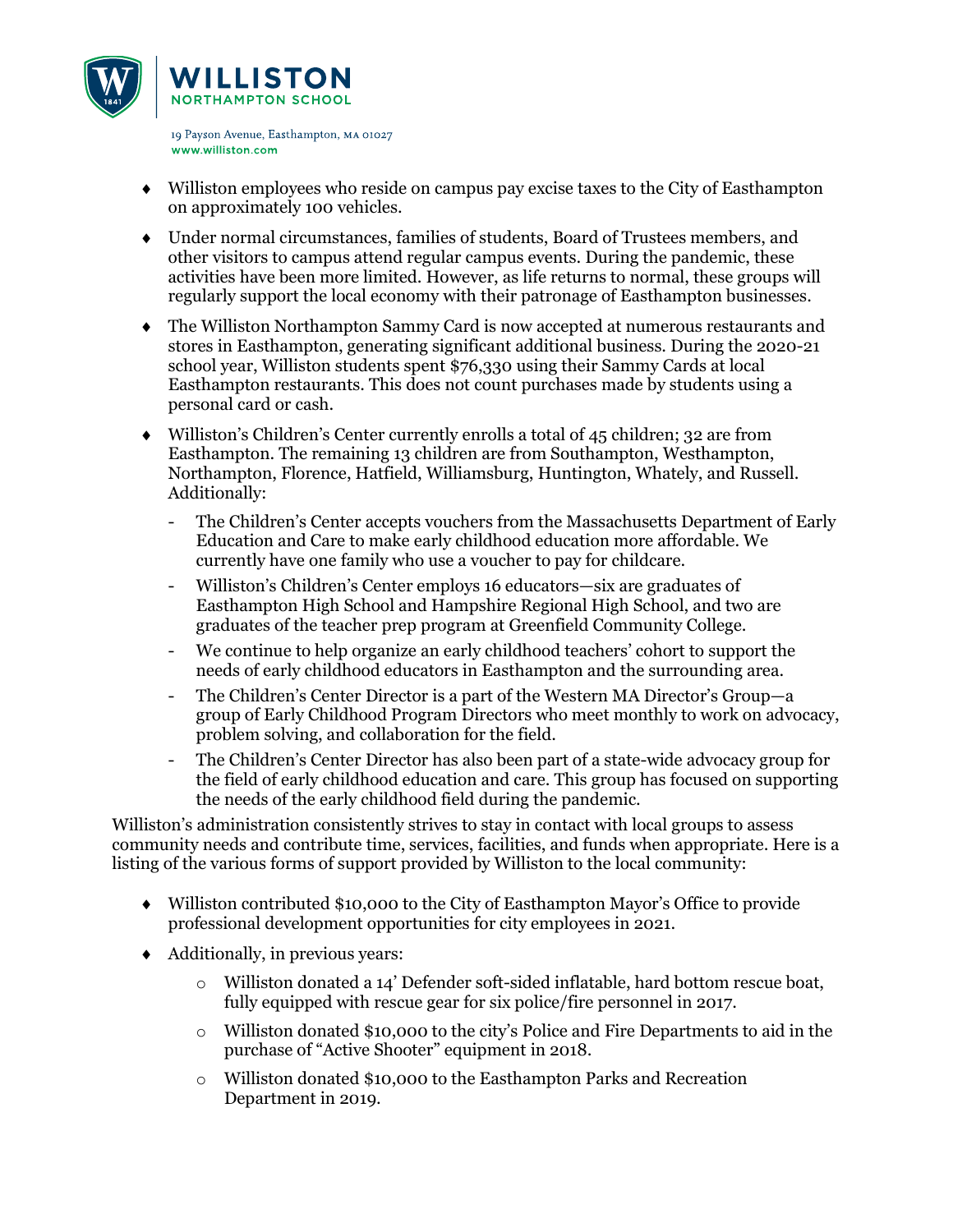

- ♦ Williston made donations to The Food Bank of Western Massachusetts equivalent to providing over 700 meals for neighbors seeking food assistance throughout the four counties of western Massachusetts.
- ♦ Over the last 14 years, Williston has aided the city in its support of the Emily Williston Library with contributions totaling \$190,000.
- ♦ During the pandemic, Williston donated approximately 500 masks, the use of sanitizing equipment, and other personal protective equipment to the City of Easthampton.
- ♦ Williston provided the use of a van, and the cost of gas for the van, to the Easthampton Community Center to deliver food to those in need during the pandemic. This van was completely at the disposal of the Community Center to address the overwhelming needs of the community.
- ♦ Williston is proud of its efforts in conjunction with other businesses in helping to establish the Easthampton Learning Foundation (ELF). Over the past two decades, the school has contributed more than \$50,000 to the Foundation.
- ♦ Working with the city, Williston created and continues to maintain the public park on Railroad Street that features original artwork by local and national artists.
- ♦ From July 2020 to June 2021, Easthampton Parks and Recreation Department received a discount of \$2,520 for 18 hours of ice time for public skating, and Easthampton High School received a discount of \$4,160 for 64 hours of ice time. Also, the Easthampton Police Department received 32 hours of free ice time at an overall value of \$8,000. Unfortunately, due to the pandemic, these spaces were closed and not available for a large portion of this year but will be available again next year.
- ♦ Working with the city, Williston paid for and installed solar School Zone Blinker Speed Limit signs on Park Street and Payson Avenue. Both Williston and city officials have acknowledged the positive impact these signs have had in helping to slow the traffic on two very busy streets.
- ♦ Williston has committed \$30,000 over three years to support CitySpace for the Old Town Hall Transformation Campaign. The school has contributed the first \$10,000 for year one.
- ♦ The school's website and admission view book, distributed to prospective families and alumni, promotes Easthampton as a great place to visit, and to enjoy the many restaurants and shops.
- ♦ In the 2020-21 fiscal year, Williston continued its yearly contributions to the following local groups/organizations:

Easthampton Little League Easthampton Holiday Lighting Fund Easthampton "Give 'Em the Bird" road race Friends of the Manhan Rail Trail Riverside Industries Annual Silent & Live Auction Millpond Live Festival Art in the Orchard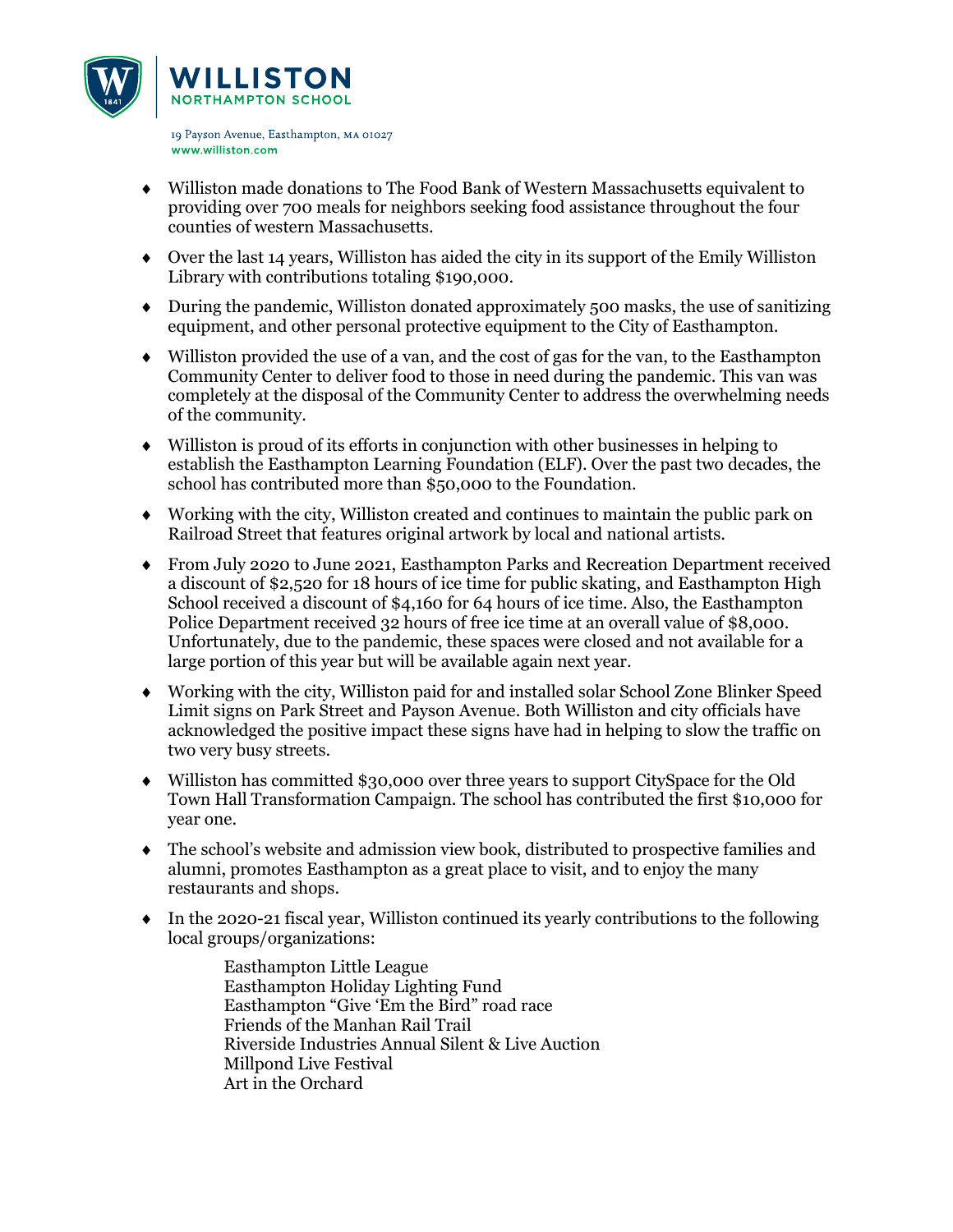

- In the past, the school has also made contributions to the following local groups/organizations:
	- Easthampton City Arts
	- Easthampton High School "We The People" trip to Washington, D.C.
	- Distinguished Young Women of Easthampton
	- Welcome to Easthampton Sign Fund
	- The Easthampton Community Center
	- The Easthampton Rotary and Lions Club
	- The Easthampton EDIC Annual May Clean-Up Day
	- The Easthampton Winter Fest
	- Easthampton Police Department
	- Easthampton Fire Department
	- The Hampshire Community United Way
	- The Easthampton Toy Fund
- The Easthampton Rod & Gun Club for Children's Fishing Derby
- The Easthampton Basketball Association
- The Easthampton High School Parents' Council
- The Easthampton High School Diversity Club
- Easthampton High School Hockey Team
- Easthampton Youth Soccer
- Easthampton Citizen's Scholarship
- William E. Norris School, Southampton
- The Garden: A Center for Grieving Children and Teens Pascommuck Conservation Trust
- ♦ With the exception of the pandemic year, Williston's facilities (dining commons, meeting rooms, swimming pool, gymnasium, playing fields, track, tennis courts, parking lots and hockey rink) are used by many local groups. In all instances, fees that would normally be charged were either waived or significantly reduced for local groups. The following is only a partial list of local groups that have used Williston's facilities:
	- Easthampton Public Schools
	- Easthampton Helping Hand Society
	- Easthampton Basketball Association Suburban League
	- Easthampton Youth Soccer
	- Easthampton Little League
	- Mickey Mantle Youth Baseball
	- Cal Ripken Youth Baseball
	- Easthampton Parks and Recreation Department
	- Easthampton Police Department

-

- Easthampton Fire Department
- Easthampton Big Rig Day
- Hampshire County Sheriff's Department
- The Red Cross for annual blood drives
- Special Olympics of Massachusetts
- Northampton Community Rowing
- Easthampton Chamber Annual Forum
- St. Phillips Episcopal Church
- ♦ Williston employees serve on committees and volunteer their time for a variety of civic and charitable entities including the Easthampton Little League Board, Suburban Youth Basketball, Easthampton Youth Soccer, and the Emily Williston Library.